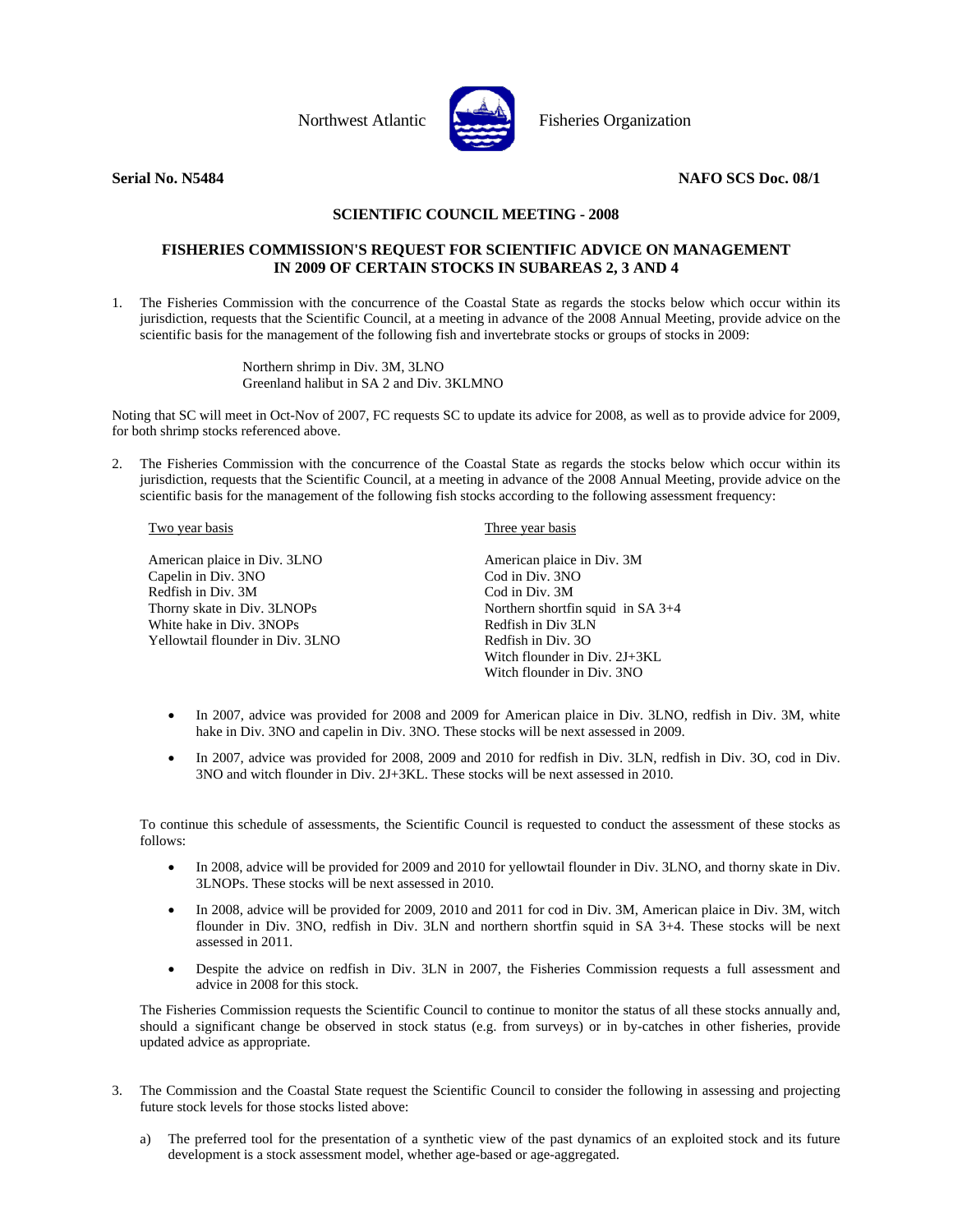- b) For those stocks subject to analytical-type assessments, the status of the stocks should be reviewed and management options evaluated in terms of their implications for fishable stock size in both the short and long term. As general reference points, the implications of fishing at  $F_{0.1}$  and  $F_{2007}$  in 2009 and subsequent years should be evaluated. The present stock size and spawning stock size should be described in relation to those observed historically and those expected in the longer term under this range of options.
- c) For those stocks subject to general production-type assessments, the time series of data should be updated, the status of the stock should be reviewed and management options evaluated in the way described above to the extent possible. In this case, the level of fishing effort or fishing mortality (F) required to take two-thirds MSY catch in the long term should be calculated.
- d) For those resources for which only general biological and/or catch data are available, few standard criteria exist on which to base advice. The stock status should be evaluated in the context of management requirements for long-term sustainability and the advice provided should be consistent with the precautionary approach.
- e) Spawning stock biomass levels considered necessary for maintenance of sustained recruitment should be recommended for each stock. In those cases where present spawning stock size is a matter of scientific concern in relation to the continuing reproductive potential of the stock, management options should be offered that specifically respond to such concerns.
- f) Information should be provided on stock size, spawning stock sizes, recruitment prospects, fishing mortality, catch rates and TACs implied by these management strategies for the short and the long term in the following format:
	- I. For stocks for which analytical-type assessments are possible, graphs should be provided of all of the following for the longest time-period possible:
		- historical yield and fishing mortality;
		- spawning stock biomass and recruitment levels;
		- catch options for the year 2009 and subsequent years over a range of fishing mortality rates
		- (F) at least from  $F_{0.1}$  to  $F_{\text{max}}$ ;
		- spawning stock biomass corresponding to each catch option;
		- yield-per-recruit and spawning stock per recruit values for a range of fishing mortalities.
	- II. For stocks for which advice is based on general production models, the relevant graph of production as a function of fishing mortality rate or fishing effort should be provided. Age aggregated assessments should also provide graphs of all of the following for the longest time period possible:
		- exploitable biomass (both absolute and relative to  $B_{MSY}$ )
		- yield/biomass ratio as a proxy for fishing mortality (both absolute and relative to  $F_{MSY}$ )
		- estimates of recruitment from surveys, if available.
	- III. Where analytical methods are not attempted, the following graphs should be presented, for one or several surveys, for the longest time-period possible:
		- time trends of survey abundance estimates, over:
		- an age or size range chosen to represent the spawning population
		- an age or size-range chosen to represent the exploited population
		- recruitment proxy or index for an age or size-range chosen to represent the recruiting population.
		- fishing mortality proxy, such as the ratio of reported commercial catches to a measure of the exploited population.

For age-structured assessments, yield-per-recruit graphs and associated estimates of yield-per-recruit based reference points should be provided. In particular, the three reference points, actual F,  $F_{0.1}$  and  $F_{\text{max}}$  should be shown.

- 4. Noting the Precautionary Approach Framework as endorsed by Fisheries Commission, the Fisheries Commission requests that the Scientific Council provide the following information for the 2008 Annual Meeting of the Fisheries Commission for all stocks under its responsibility requiring advice for 2009:
	- a) the limit and precautionary reference points as described in Annex II of the UN Fisheries Agreement indicating areas of uncertainty (for those stocks for which precautionary reference points cannot be determined directly, proxies should be provided);
	- b) the stock biomass and fishing mortality trajectory over time overlaid on a plot of the PA Framework (for those stocks where biomass and/or fishing mortality cannot be determined directly, proxies should be used);
	- c) information regarding the current Zone the stock is within as well as proposals regarding possible harvest strategies to move the resource to (or maintain it in) the Safe Zone including medium term considerations and associated risk or probabilities which will assist the Commission in developing the management strategies described in paragraphs 4 and 5 of Annex II in the Agreement.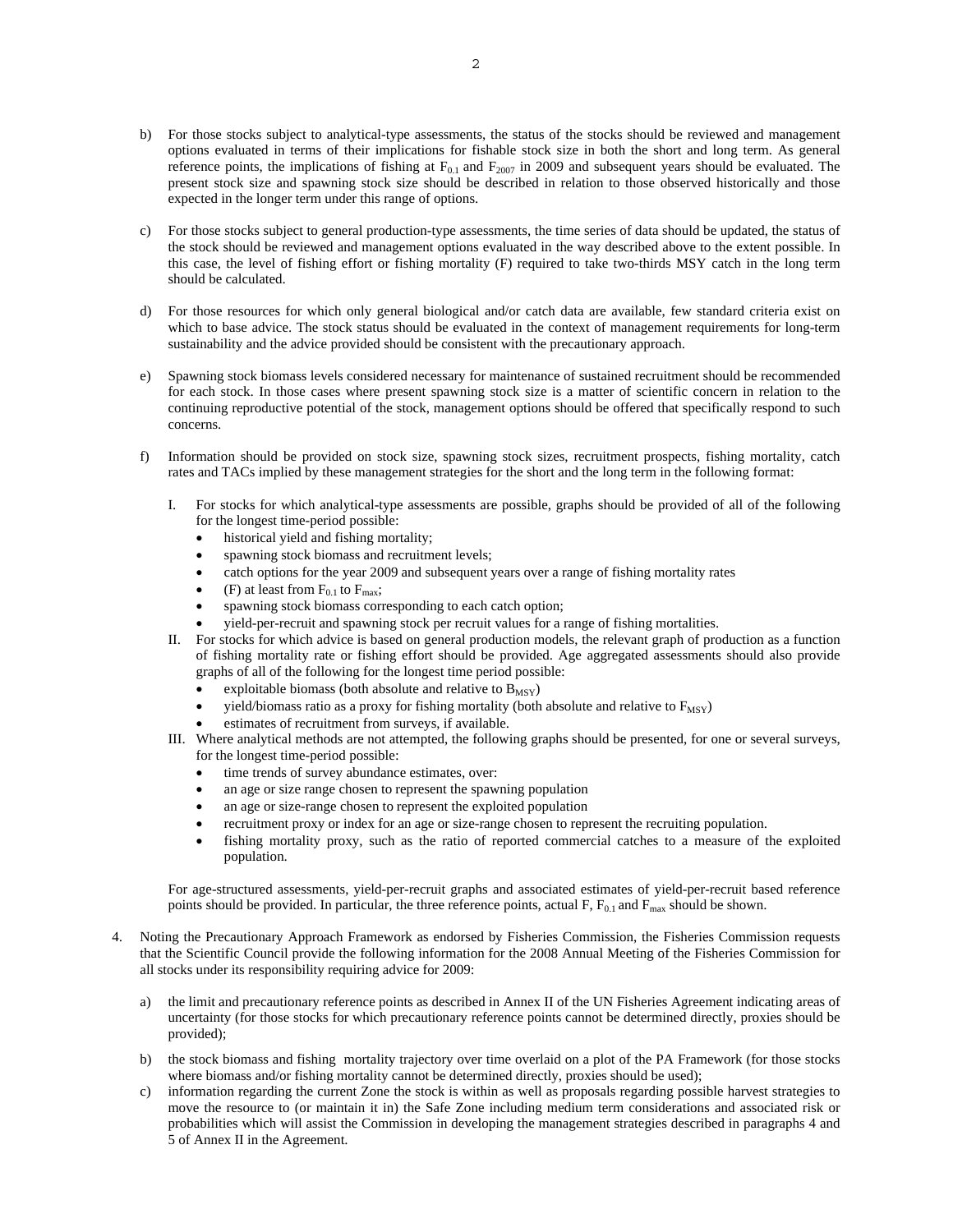- 5. The following elements should be taken into account by the Scientific Council when considering the Precautionary Approach Framework:
	- a) References to "risk" and to "risk analyses" should refer to estimated probabilities of stock population parameters falling outside biological reference points.
	- b) Where reference points are proposed by the Scientific Council as indicators of biological risk, they should be accompanied by a description of the nature of the risk associated with crossing the reference point such as recruitment overfishing, impaired recruitment, etc.
	- c) When a buffer reference point is proposed in the absence of a risk evaluation in order to maintain a low probability that a stock, measured to be at the buffer reference point, may actually be at or beyond the limit reference point, the Scientific Council should explain the assumptions made about the uncertainty with which the stock is measured.
	- d) Wherever possible, short and medium term consequences should be identified for various exploitation rates (including no fishing) in terms of yield, stability in yield from year to year, and the risk or probability of maintaining the stock within, or moving it to, the Safe Zone. Whenever possible, this information should be cast in terms of risk assessments relating fishing mortality rates to the trends in biomass (or spawning biomass), the risks of stock collapse and recruitment overfishing, as well as the risks of growth overfishing, and the consequences in terms of both short and long term yields.
	- e) When providing risk estimates, it is very important that the time horizon be clearly spelled out. By way of consequence, risks should be expressed in timeframes of 5, 10 and 15 years (or more), or in terms of other appropriate year ranges depending on stock specific dynamics. Furthermore, in order to provide the Fisheries Commission with the information necessary to consider the balance between risks and yield levels, each harvesting strategy or risk scenario should include, for the selected year ranges, the risks and yields associated with various harvesting options in relation to  $B_{\text{lim}}$ , and  $F_{\text{lim}}$  and target F reference points selected by managers.
- 6. Many of the stocks in the NAFO Regulatory Area are well below any reasonable level of  $B_{\text{lim}}$  or  $B_{\text{buf}}$ . For these stocks, the most important task for the Scientific Council is to inform on how to rebuild the stocks. In this context and building on previous work of the Scientific Council in this area, the Scientific Council is requested to evaluate various scenarios corresponding to recovery plans with timeframes of 5 to 10 years, or longer as appropriate. This evaluation should provide the information necessary for the Fisheries Commission to consider the balance between risks and yield levels, including information on the consequences and risks of no action at all.
	- a) information on the research and monitoring required to more fully evaluate and refine the reference points described in paragraphs 1 and 3 of Annex II of the Agreement; these research requirements should be set out in the order of priority considered appropriate by the Scientific Council;
	- b) any other aspect of Article 6 and Annex II of the Agreement which the Scientific Council considers useful for implementation of the Agreement's provisions regarding the precautionary approach to capture fisheries; and
	- c) propose criteria and harvest strategies for new and developing fisheries so as to ensure they are maintained within the Safe Zone.
- 7. Regarding pelagic *S. mentella* redfish in NAFO Subareas 1-3, the Scientific Council is requested to review the most recent information available on the distribution and abundance of this resource, as well as any new information on the affinity of this stock to the pelagic redfish resource found in the ICES Sub-area XII, parts of SA Va and XIV and to the shelf stocks of redfish found in ICES Sub-areas V, VI and XIV, and NAFO Subareas 1-3.
- 8. With respect to porbeagle shark (*Lamna nasus*) in the NAFO Convention Area, the Fisheries Commission with the concurrence of the Coastal State requests Scientific Council, at a meeting in advance of the 2008 Annual Meeting, to provide the following:
	- a) Information on historical and current catches and bycatches of the species in the NAFO Convention Area and NRA, summarized by NAFO Subarea and fishery;
	- b) Information on the abundance and distribution of the species in the Convention Area and the NRA;
	- c) Identification and delineation of any fishery areas or exclusion zones which might reduce the incidental bycatch of this species in NAFO regulated fisheries.